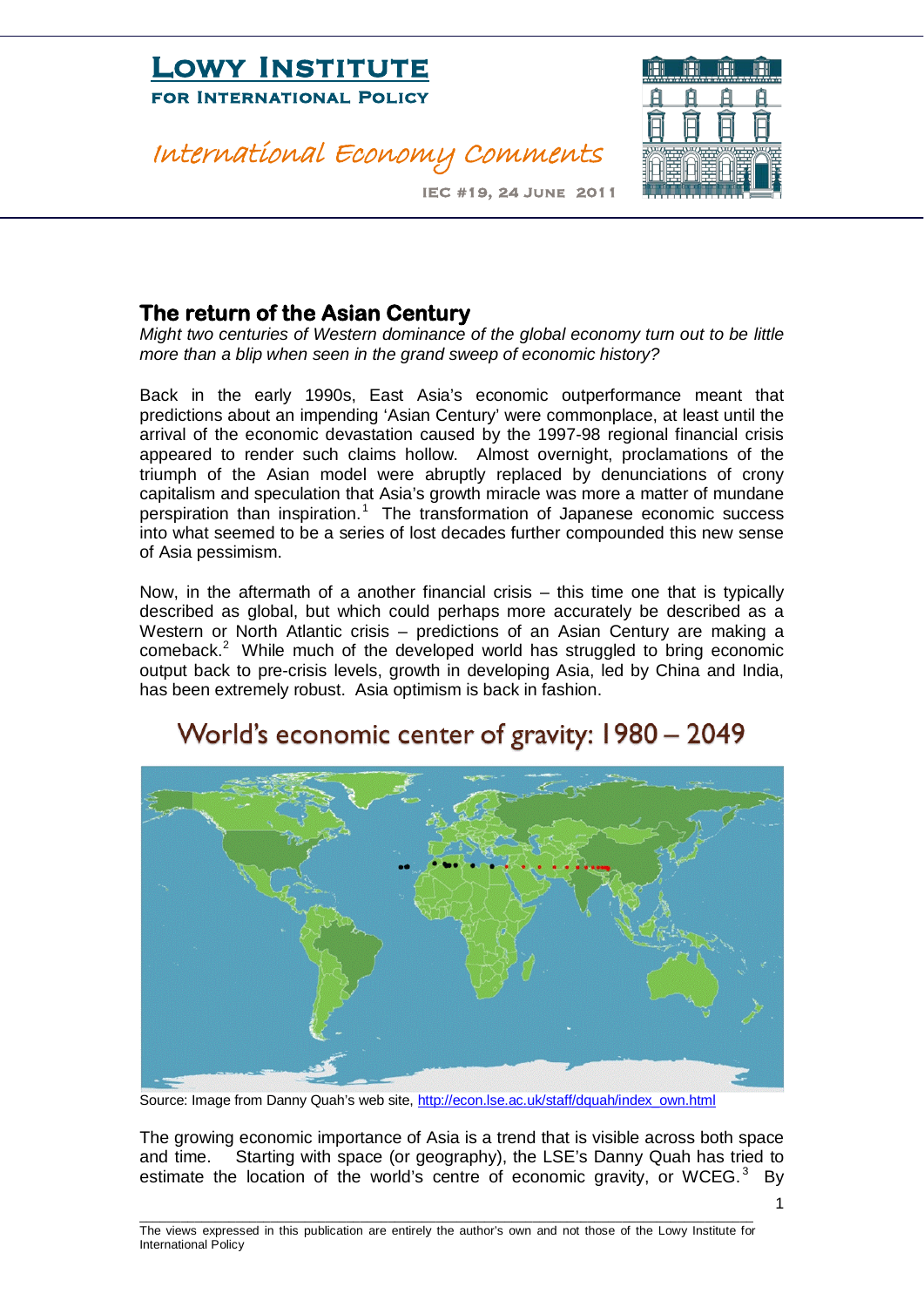### International Economy Comments



IEC #19, 24 June 2011

looking at almost 700 urban and rural locations across the surface of the planet, he calculates that, as of 1980, the WCEG was located roughly in the middle of the Atlantic Ocean, somewhere between the economic powerhouses of North America and Western Europe. By 2008, the growing economic heft of Asia in general, and of East Asia in particular, had pulled that location some 4,800 km eastwards across the earth's surface to lie on the same longitude as Izmir and Minsk, to the east of Helsinki and Bucharest. When Quah projects activity forwards across the same set of locations, he reckons that by the middle of this century the WECG will have tracked further east again, moving some 9,300 km from its 1980 location to lie between China and India, the world's new economic powerhouses.

It's also interesting to compare this forecast to where the WECG would be found if world income per head was the same everywhere (or equivalently, if the centre of gravity was weighted by population rather than by economic activity). Quah estimates that in 2009 this demographic centre of gravity was located in Karachi. Seen in this light, it is easy to see how concepts such as the Asian Century map neatly on to the idea of the *Great Convergence*. [4](#page-3-3)



Asia's share of world GDP, 1CE to 2030F

Sources: Maddison historic data are from [http://www.ggdc.net/maddison.](http://www.ggdc.net/maddison) Maddison forecast for 2030 is from Maddison, *Contours of the world economy 1 - 2030: Essays in macroeconomic history*. (2007). Mold forecast for 2030 is from Mold, *Maddison's forecasts revisited: What will the world look like in 2030?* (2010)

What about tracking the Asian Century over time? According to the late, great Angus Maddison, Asia has dominated the world economy for most of history. Maddison estimated that Asia accounted for more than 70 per cent of world output in 1CE, and continued to account for at least 60 per cent until as late as the start of the nineteenth century. [5](#page-3-4) The onset of the Industrial Revolution in Britain and the subsequent Great Divergence saw Asia's share of world output decline rapidly to reach a low of less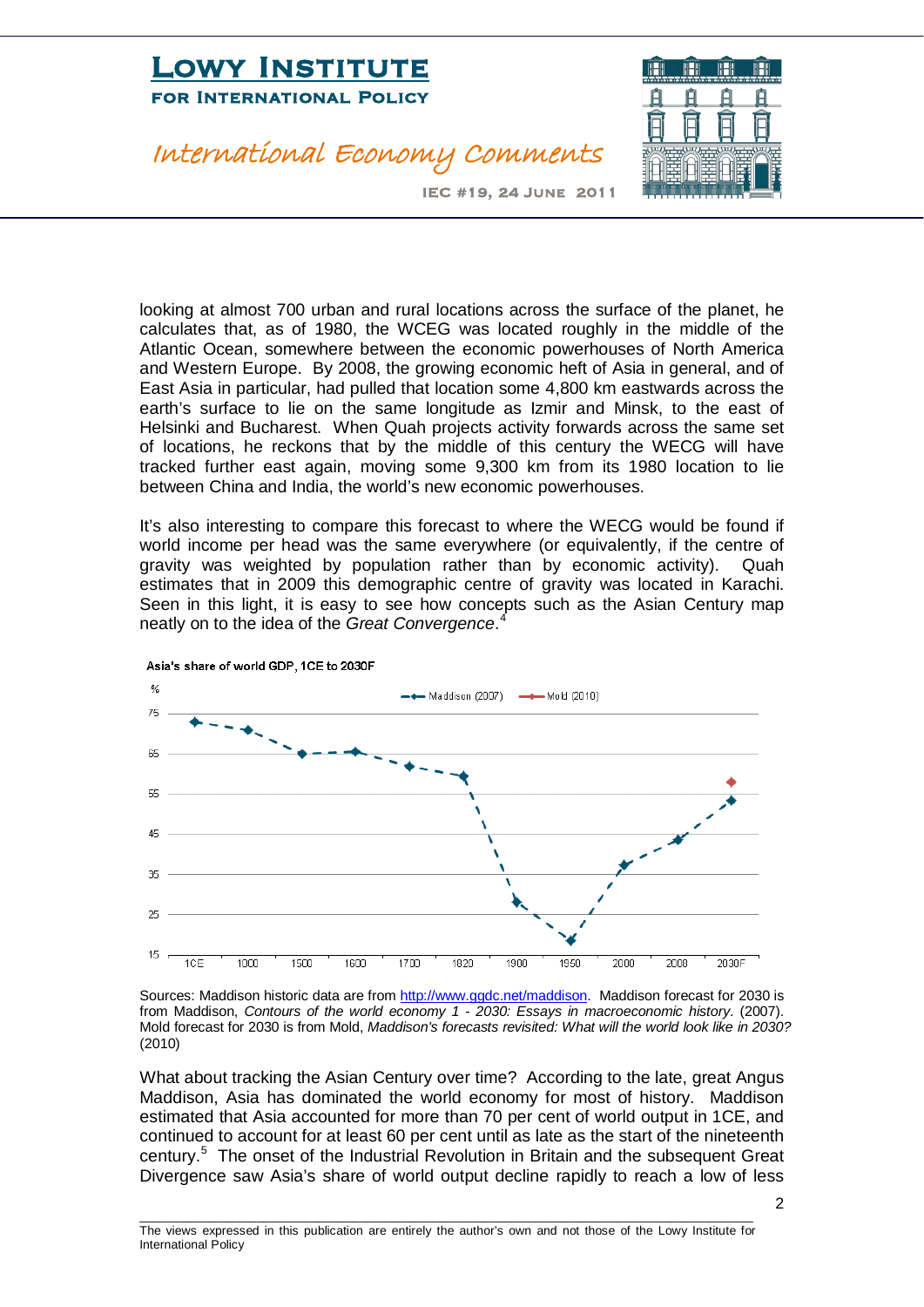### International Economy Comments



IEC #19, 24 June 2011

than 19 per cent by 1950. Since then, however, economic take-off first in Japan, followed by the Asian NICs and Tigers, and then in China and India, has seen Asia's share start to climb back up: By 2008, Maddison reckoned that Asia's share of world output would have passed the 40 per cent mark, and by 2030 he expected it to have reached 53 per cent, to once again account for more than half of world output. Since his forecasts were made before the latest (post-2003) surge in emerging market growth, these projections might be viewed as conservative. So, for example, David Mold's 2010 update of Maddison's forecast has Asia's share of the world economy at 58 per cent by 2030.<sup>[6](#page-3-5)</sup> Note, however, that Maddison's estimates are purchasing power parity (PPP)-based, and while there are sound theoretical reasons for preferring these to estimates based on market exchange rates, there are still plenty of PPP-sceptics out there. One reason for their scepticism is that PPP estimates can be subject to large revisions, and here it's worth noting that the Maddison estimates do not incorporate the 2005 ICP revision, which led to sharp downward revisions of estimated real GDP for many developing countries, especially China.<sup>[7](#page-3-6)</sup>



Asia's share of world GDP, 1980-2016F

Source: IMF World Economic Outlook database, April 2011

An alternative perspective, therefore, is provided by the latest IMF estimates, which do take the 2005 ICP into account, and which as a result award Asia a significantly lower share of global output. Even so, the *trend* is still very much in line with the Asian Century story. According to the Fund's numbers, on a PPP basis Asia's share of world output has roughly doubled since 1980, rising from 18 per cent then to about 35 per cent this year, and is en route to almost 40 per cent by 2016. Moreover, even on a US dollar basis, Asia's share of global output still rises from less than 18 per cent of world GDP in 1980 to 27 per cent this year, and is forecast to reach 30 per cent by 2016.